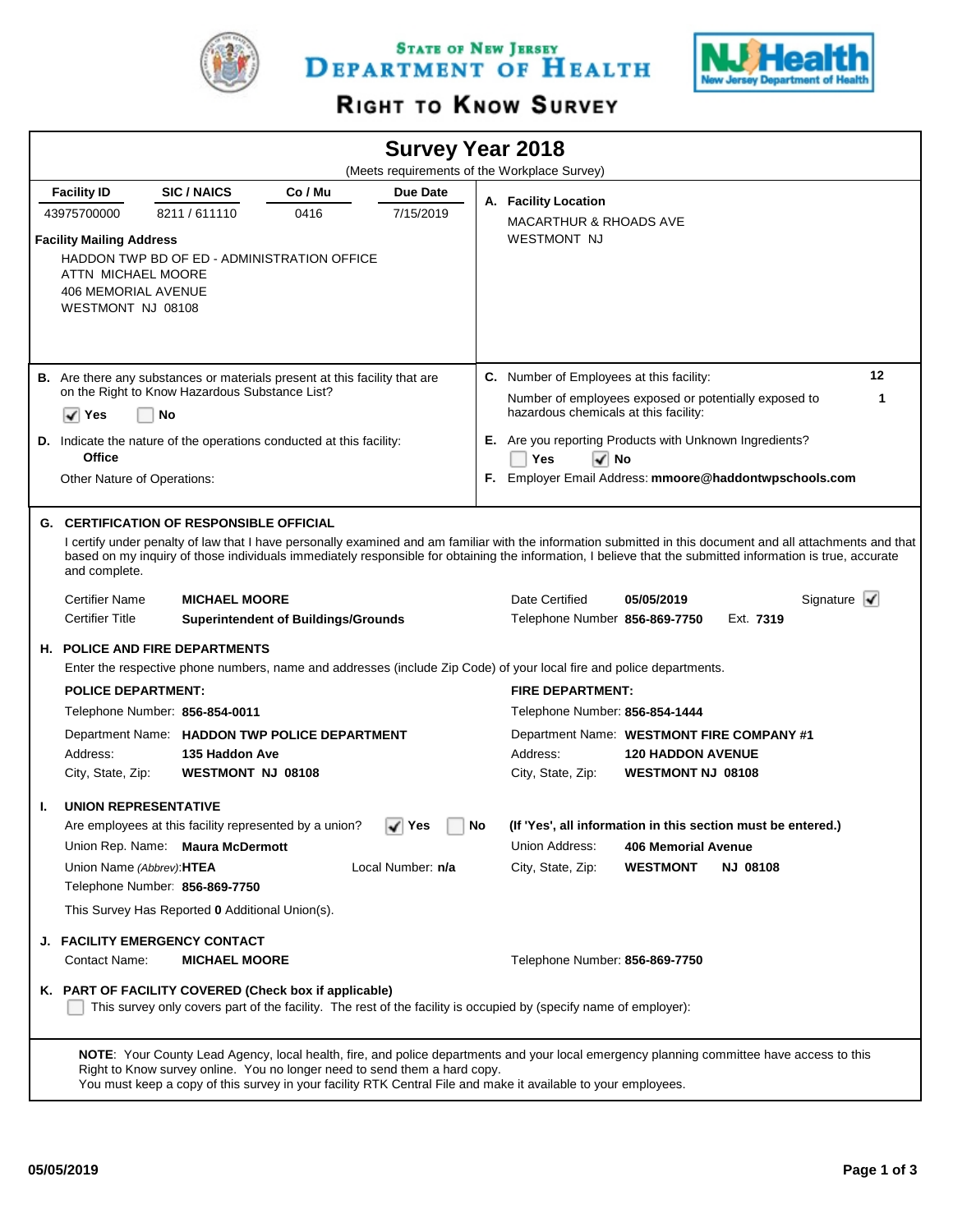## **Survey Year 2018 Chemical Inventory HADDON TWP BD OF ED - ADMINISTRATION OFFICE (Facility ID 43975700000)**

| <b>Product Name</b>                                                             |                                                      | <b>Manufacturer</b>                 | Purpose                             | Location          |                                        | <b>Container</b>  | Inventory                             | <b>Units</b>                | <b>Employees</b><br><b>Exposed</b> |
|---------------------------------------------------------------------------------|------------------------------------------------------|-------------------------------------|-------------------------------------|-------------------|----------------------------------------|-------------------|---------------------------------------|-----------------------------|------------------------------------|
| <b>AJAX OXYGEN</b><br><b>BLEACH CLEANSER</b>                                    |                                                      | <b>COLGATE PALMOLIVE</b>            | Cleaning<br><b>Products-General</b> | <b>CUSTODIAL</b>  | Can                                    |                   | 1 to 9                                | Pounds -<br>solids          | 1                                  |
| Sub No                                                                          | <b>Hazardous Chemical Name</b>                       |                                     |                                     |                   | <b>CAS Number</b>                      | <b>DOT Number</b> | <b>Mixture</b>                        |                             | <b>Special HH Code</b>             |
| 4001                                                                            | <b>CALCIUM CARBONATE</b>                             |                                     |                                     | 1317-65-3         |                                        |                   | 90 to 99%                             |                             |                                    |
| <b>Product Name</b>                                                             |                                                      | <b>Manufacturer</b>                 | <b>Purpose</b>                      | Location          |                                        | <b>Container</b>  | Inventory                             | <b>Units</b>                | <b>Employees</b><br><b>Exposed</b> |
| <b>CLEAN ON THE GO</b><br><b>CLEAN BY PEROXY</b><br>15                          |                                                      | <b>SPARTAN</b>                      | Cleaning<br><b>Products-General</b> | <b>CUSTODIAL</b>  | <b>Bottles or jugs</b><br>(plastic)    |                   | 1 to 9<br><b>Gallons -</b><br>liquids |                             | $\mathbf{1}$                       |
| Sub No                                                                          |                                                      | <b>Hazardous Chemical Name</b>      |                                     | <b>CAS Number</b> |                                        | <b>DOT Number</b> | <b>Mixture</b>                        |                             | <b>Special HH Code</b>             |
| 1015                                                                            | <b>HYDROGEN PEROXIDE</b>                             |                                     |                                     | 7722-84-1<br>2015 |                                        | 1 to 9%           | CO, MU, R3                            |                             |                                    |
| <b>Product Name</b>                                                             |                                                      | <b>Manufacturer</b>                 | Purpose                             | Location          |                                        | <b>Container</b>  | Inventory                             | <b>Units</b>                | <b>Employees</b><br><b>Exposed</b> |
| <b>CLING N CLEAN</b><br><b>SPRUCE INDUSTRIES</b>                                |                                                      |                                     | Cleaning<br><b>Products-General</b> | <b>CUSTODIAL</b>  | Bottles or jugs<br>(plastic)           |                   | Less than 1                           | <b>Gallons -</b><br>liquids | 1                                  |
| Sub No                                                                          |                                                      | <b>Hazardous Chemical Name</b>      |                                     |                   | <b>CAS Number</b><br><b>DOT Number</b> |                   | <b>Mixture</b>                        |                             | <b>Special HH Code</b>             |
| 1516                                                                            | <b>PHOSPHORIC ACID</b>                               |                                     |                                     | 7664-38-2         |                                        | 1805              | Unknown                               | CO                          |                                    |
| <b>Product Name</b>                                                             |                                                      | <b>Manufacturer</b>                 | <b>Purpose</b>                      | Location          |                                        | Container         | Inventory                             | <b>Units</b>                | <b>Employees</b><br><b>Exposed</b> |
|                                                                                 | <b>COMET CLEANSER</b><br><b>PROCTOR &amp; GAMBLE</b> |                                     | Cleaning<br><b>Products-General</b> | <b>CUSTODIAL</b>  | Can                                    |                   | 1 to 9                                | Pounds -<br>solids          | 1                                  |
| Sub No                                                                          |                                                      | <b>Hazardous Chemical Name</b>      |                                     |                   | <b>CAS Number</b>                      | <b>DOT Number</b> | <b>Mixture</b>                        |                             | <b>Special HH Code</b>             |
| 1660                                                                            | SILICA, QUARTZ                                       |                                     |                                     | 14808-60-7        |                                        |                   | 1 to 9%                               | CА                          |                                    |
| 4001                                                                            | <b>CALCIUM CARBONATE</b>                             |                                     |                                     | 1317-65-3         |                                        | <b>Unknown</b>    |                                       |                             |                                    |
|                                                                                 | <b>Product Name</b><br><b>Manufacturer</b>           |                                     | Purpose                             | Location          |                                        | <b>Container</b>  | Inventory                             | <b>Units</b>                | <b>Employees</b><br><b>Exposed</b> |
| <b>LYSOL</b><br><b>RECKITT BENCKISER</b><br><b>DISINFECTING</b><br><b>WIPES</b> |                                                      | Cleaning<br><b>Products-General</b> | <b>THRU FACILITY</b>                | (plastic)         | <b>Bottles or jugs</b>                 | 1 to 9            | <b>Pounds -</b><br>solids             | $\mathbf{1}$                |                                    |
| Sub No                                                                          |                                                      | <b>Hazardous Chemical Name</b>      |                                     |                   | <b>CAS Number</b>                      | <b>DOT Number</b> | <b>Mixture</b>                        |                             | <b>Special HH Code</b>             |
| 0844                                                                            | ETHYL ALCOHOL                                        |                                     |                                     | 64-17-5           |                                        | 1170              | 1 to 9%                               |                             | CA,F3,MU,TE                        |
| <b>Product Name</b>                                                             |                                                      | <b>Manufacturer</b>                 | Purpose                             | Location          |                                        | <b>Container</b>  | Inventory                             | <b>Units</b>                | <b>Employees</b><br><b>Exposed</b> |
| <b>MULTI-SURFACE</b><br><b>CLAIRE MFG.</b><br><b>FURNITURE POLISH</b>           |                                                      | Cleaning<br><b>Products-General</b> | <b>CUSTODIAL</b><br>Can             |                   |                                        | 1 to $9$          | <b>Pounds -</b><br>solids             | 1                           |                                    |
| Sub No                                                                          | <b>Hazardous Chemical Name</b>                       |                                     |                                     |                   | <b>CAS Number</b>                      | <b>DOT Number</b> | <b>Mixture</b>                        |                             | <b>Special HH Code</b>             |
|                                                                                 |                                                      |                                     |                                     |                   |                                        |                   |                                       |                             |                                    |
| 0273                                                                            | <b>BUTANE</b>                                        |                                     |                                     | 106-97-8          |                                        | 1011              | 1 to 9%                               | F4                          |                                    |